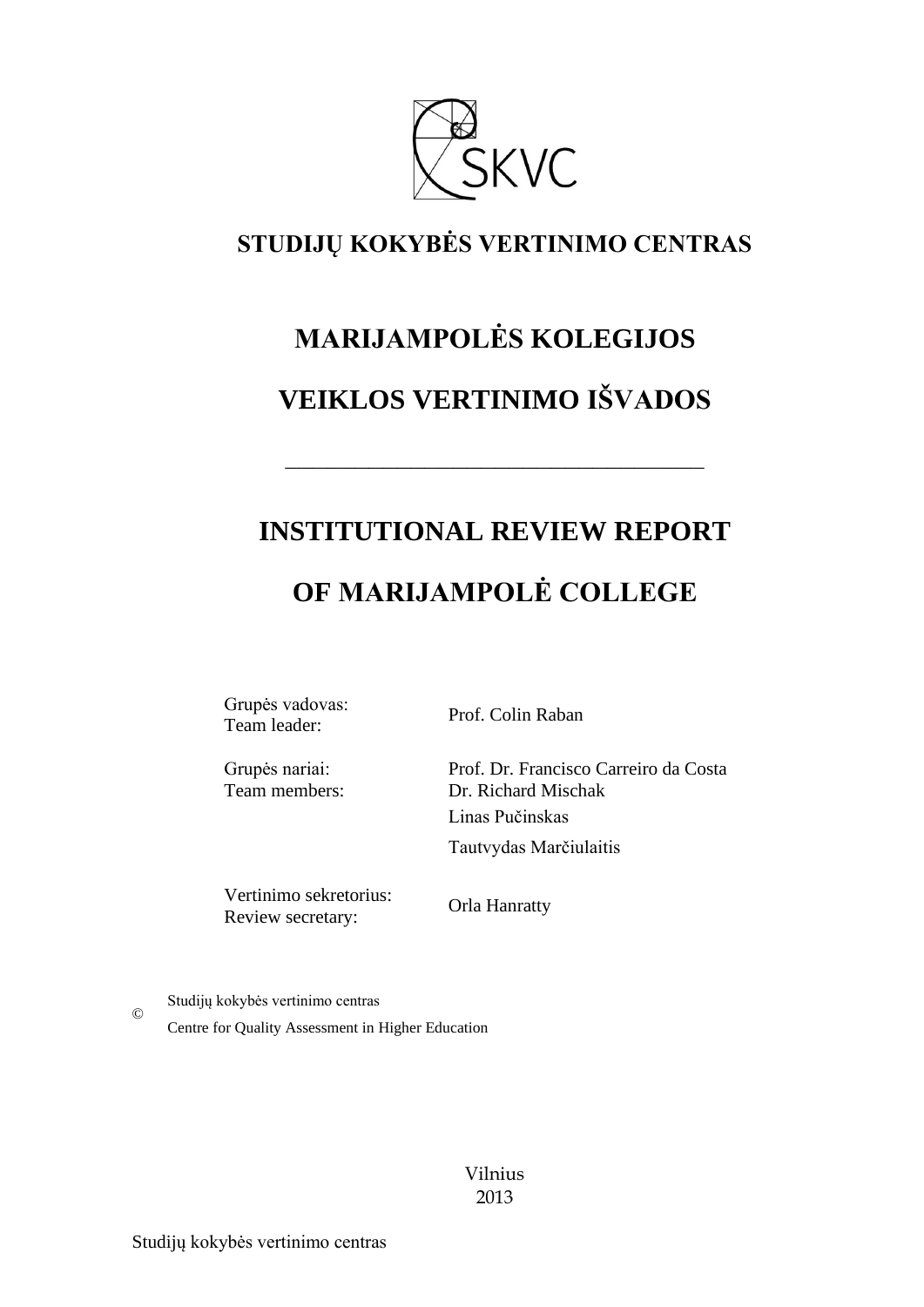| VII. GOOD PRACTICE AND ENHANCEMENT RECOMMENDATIONS 13                  |  |
|------------------------------------------------------------------------|--|
| ANNEX. HIGHER EDUCATION INSTITUTION RESPONSE TO REVIEW REPORT . Error! |  |
| <b>Bookmark not defined.</b>                                           |  |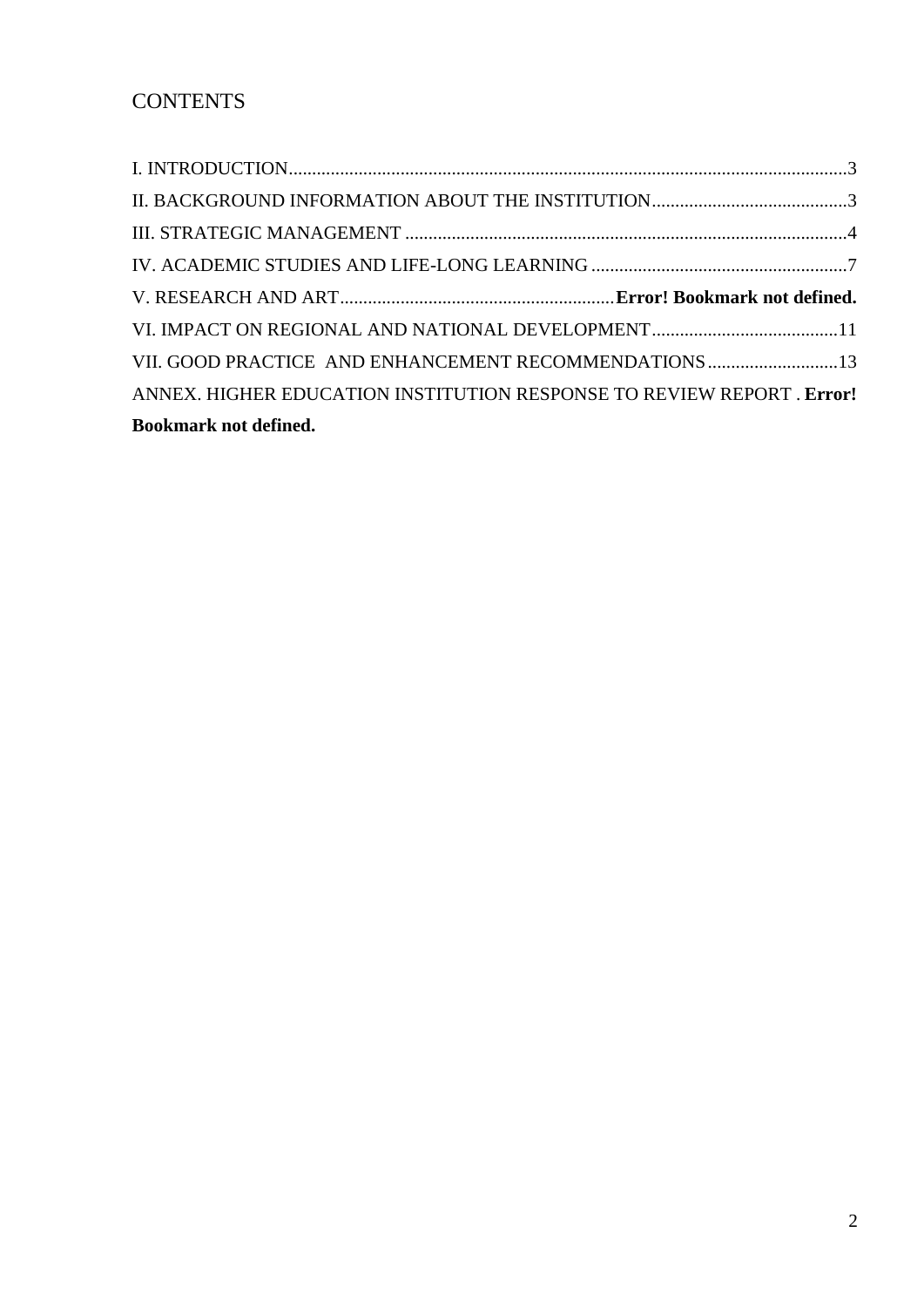#### <span id="page-2-0"></span>I. INTRODUCTION

- 1. This report describes a review of Marijampole College (the College) carried out in autumn 2013 by a team of experts from Lithuania and other European countries (the team). The review was conducted in accordance with the prescribed methodology according to the Procedure for the External Review in Higher Education approved by Government Resolution No 1317 of 22 September, 2010.
- 2. The College provided the team in advance with a Self-Evaluation Report (SER) supported by detailed annexes. The SER covered the information required to prepare the team for its visit to the College and was presented in a clear and accessible format..
- 3. Before visiting the College, members of the team reviewed the SER with its annexes, commenting on the points it made and the questions it prompted. They were able to request additional documentation in advance of the visit. The team was provided with other background documentation in advance of the visit and met for training on the review process, including an overview of the Lithuanian higher education system immediately before the visit to the College. An external assessment of the College's learning resources was provided for the Institutional Review by Lithuania's Research and Higher Education Monitoring and Analysis Centre (MOSTA).
- 4. The visit to the College took place over three days from the 12th to 14th of November, 2013. The visit commenced with a tour of the College buildings to review facilities, resources and view samples of students' work. It was followed by 13 meetings with staff, students and other representatives of relevant groups associated with the College, such as external members of the College Board and social partners. After the visit the team spent reviewed the information received and prepared its report and conclusions.
- 5. The review team consisted of the following members:
	- Prof. Colin Raban (team leader): United Kingdom
	- Orla Hanratty (secretary): Ireland
	- Prof. Dr. Francisco Carreiro da Costa: Portugal
	- Prof. Dr. Richard Mischak: Austria
	- Linas Pučinskas: Lithuania
	- Tautvydas Marčiulaitis: Lithuania
	- The team was supported by an SKVC evaluation coordinator.

#### <span id="page-2-1"></span>II. BACKGROUND INFORMATION ABOUT THE INSTITUTION

6. Marijampole College is the only higher education institution in the Southwestern region of Lithuania. The College was established in 2001 and registered on August 31, 2001 (No. 15AK, Certificate No. M 000380) when the former Marijampole Advanced Pedagogical School and former Marijampole Advanced Agricultural School were amalgamated. It was registered as a public entity at the State Enterprise Cenre of Registers on the 3rd of September, 2012. The Research and Higher Education Assessment Council reviewed the College in November 2006 and gave a positive evaluation.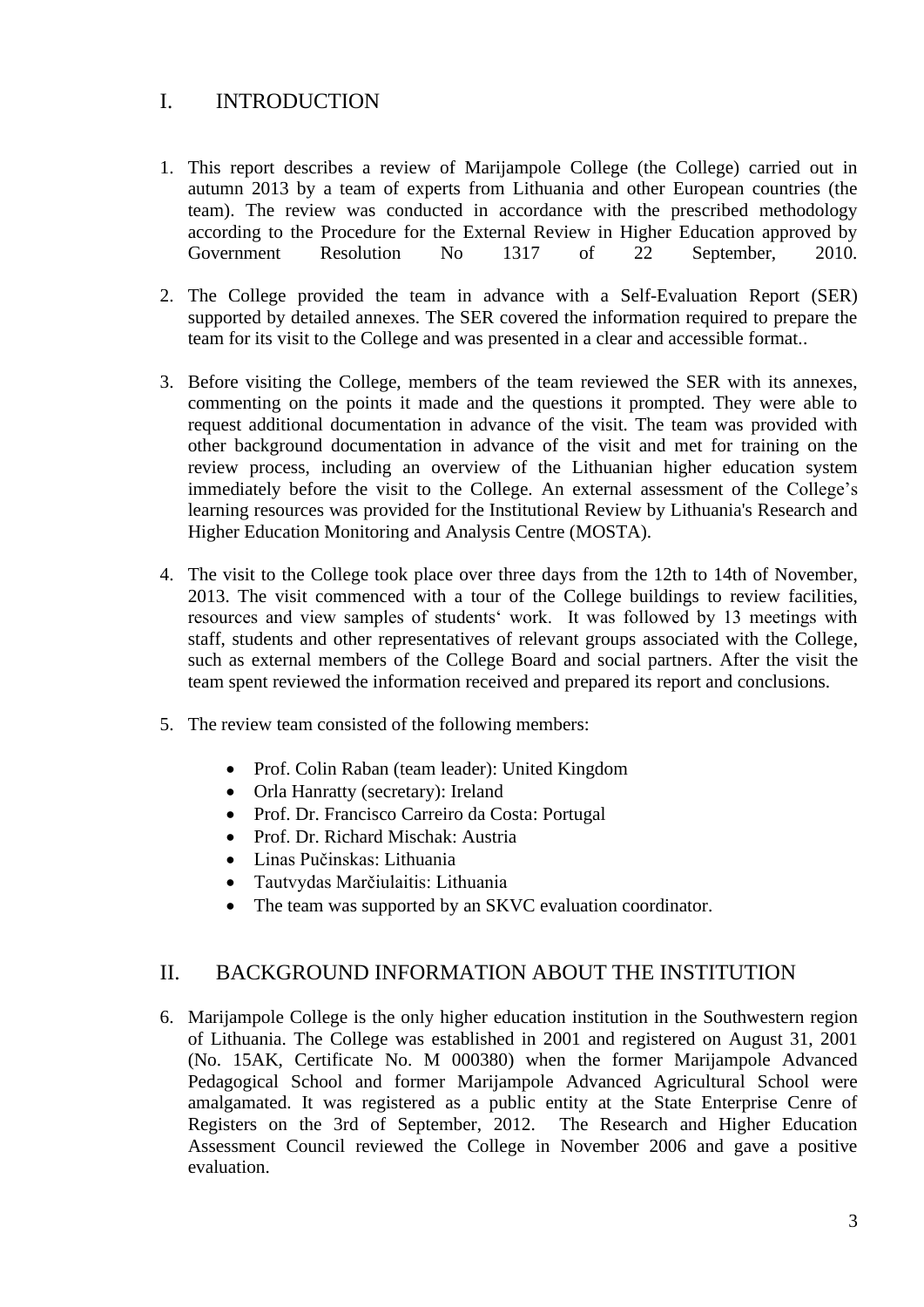7. There are two faculties in the College: the Business & Technology Faculty, and the Education Studies and Social Work Faculty. There are 34 programmes currently being taught and represent a range of subject areas from both faculties. However, it is expected that six of the programmes will be discontinued and removed from the register. In the academic year 2012/13 the student population was 1,093 with the largest number of students in Law (143), followed by Social Work (132). There is an approximately equal proportion of full-time (548) and part-time (545) students. 147 staff were involved in teaching and/or research in 2012-13. This is a quarter less than the figure for 2006-07 (207). However, the number of teaching staff with higher qualifications e.g. a research doctorate has doubled from five to ten (one at professor level) within the same period.

#### <span id="page-3-0"></span>III. STRATEGIC MANAGEMENT

- 8. The team recognized that the College and its staff are working in a difficult environment. This includes all the challenges that are recorded by the College's Strategy as external threats and as weaknesses of the institution. In particular, there was a 27% decline in student enrolments between 2009 and 2012 reflecting demographic factors that have resulted in a weakening regional market for the College's 34 study programmes. Staffing levels and income have dropped accordingly, with the latter being compounded by reduced state funding for students and by the low level of funding provided to the regional colleges in support of their applied research activities. The College is required, nevertheless, to comply with national policies and with the principles of the European Higher Education Area.
- 9. The mission of the College is to be a creative and responsible provider of higher education; to act as an 'open and confident partner' for national and global business, and for cultural and social institutions'; to cherish tradition and citizenship, and 'promote culture in a respectful and tolerant way'; to be a dynamic institution, striving for professionalism and learning in cooperation with others; and to improve quality by adopting a quality management system that conforms to the ISO 9001 Standard. Each element within the College's mission is broken down into a number of more specific and, in the view of the team, assessable commitments.
- 10. The Marijampole College Strategy for 2013-2016 was approved by the College Council in July 2013, having been considered and approved previously by the Academic Council. In its meetings with teaching staff, the team learned that the College had taken care to ensure that the views of staff in departments and students were considered in the preparation of the Strategy. The College's annual report is published on the website and this is the primary means by which information on the implementation of the Strategy is made available to a wider public. In addition, the active involvement of social partners as members of College bodies and their routine engagement in the institution's applied research and study programme activities ensures that information on the Strategy and its implementation is widely disseminated.
- 11. The College's mission and strategy are consistent with the Law on Higher Education and Research, relevant national policies, and the expectations of the European Higher Education Area (EHEA). The College has been restructured, and a new team of senior managers has been appointed. Since 2010 nearly half the current portfolio of study programmes has been submitted for accreditation, resulting in a re-balancing of the College's curricula in accordance with national requirements and the Marijampole Regional Development Strategy for 2014-15. For some time the College has also been working to align its study programmes with the EHEA Qualifications Framework and with the European Credit Transfer and Accumulation System (ECTS), recognizing the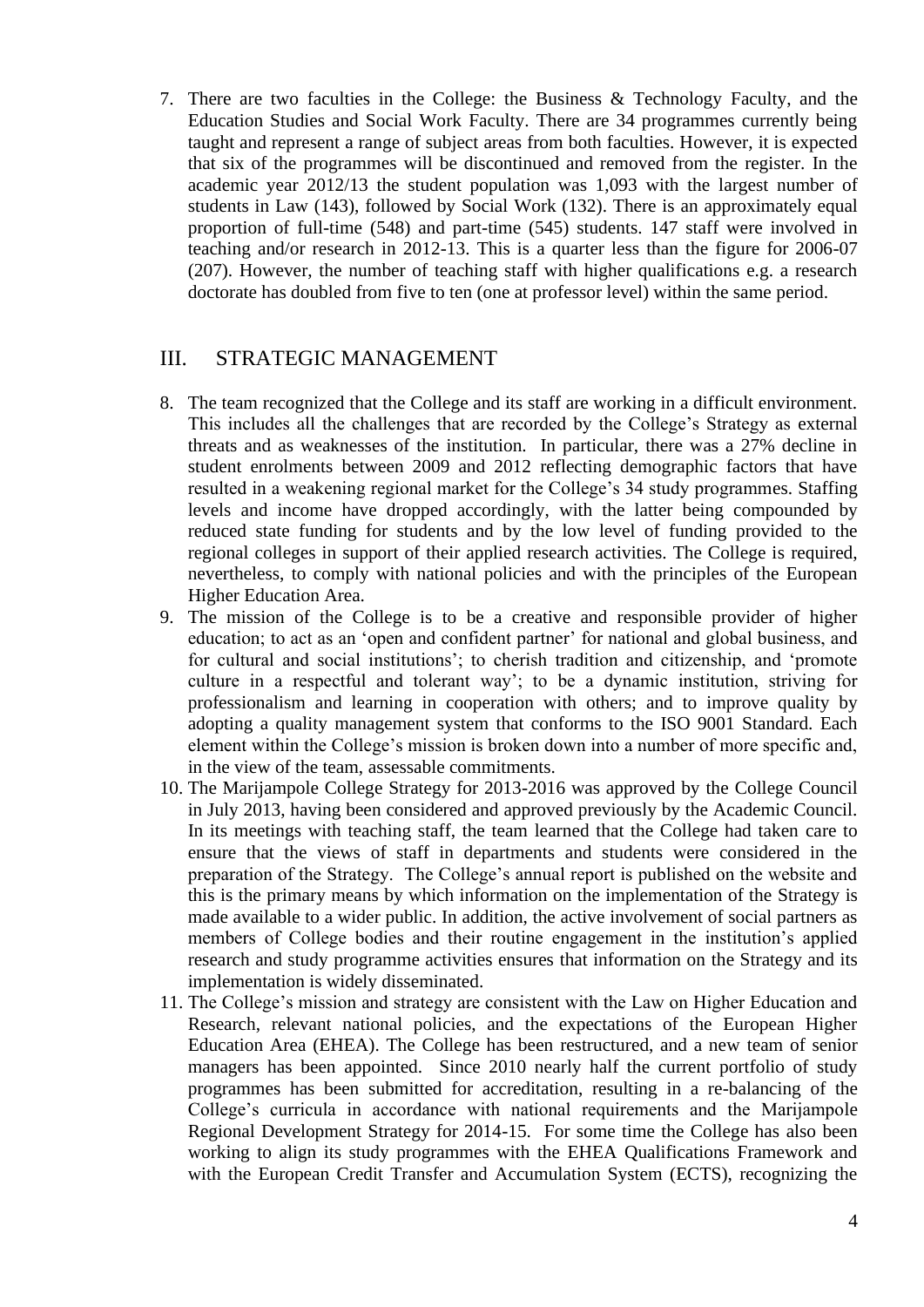associated need to implement a new 'study model' with a focus on intended learning outcomes and an emphasis on student-centred learning.

- 12. The review team concluded that the College had set itself an appropriate vision and change agenda, as set out in its Strategy 2013-16. It also considered that the elements of the Strategy were mutually consistent and achievable. However, the agenda is challenging and the team had some reservations about some of the indicators or targets for the implementation of the Strategy; in particular, the College may find it difficult to achieve some of the financial targets whilst there are other targets that remain quite modest. The latter include the planned proportion of study programmes accredited for the maximum period of six years. Finally, the team considered that the 'opportunities' listed in the Strategy's SWOT analysis might be better described as 'objectives' rather than a considered review of the College's external environment. In view of this, the team was reassured to learn that the College had undertaken such an analysis and that it had identified two main areas for the future development of its portfolio of study programmes and applied research activities. The team also learned that staff are aware of and are managing the tensions between the College's commitment to internationalization and its accountability for addressing national priorities and regional needs.
- 13. The team considered that the Strategy and the meetings with staff provided evidence that the College had undertaken a commendably frank analysis of its current weaknesses, and of the progress that it has (and, in some cases, has not) made in achieving its objectives. These include the slow pace with which the College as a whole has responded to ECTS and the full implementation of the new study model, and the difficulties that have been encountered in improving the mobility and foreign language skills of staff and students. There are, nevertheless, some significant success stories and these include the College's investment in learning resources and infrastructure in the face of quite severe resource constraints, the publication of the College's own scientific journal (*Homo Societas Technologiae*) and the successful introduction of the new management structure. The Strategy also provides a realistic and credible analysis of some of the internal barriers to change, and the team was afforded several opportunities to discuss this further with the staff of the College. In general, it was apparent to the team that the College is carefully monitoring the implementation of its Strategy and that this process is well served by its procedures for annual reporting and management review which draw *inter alia* on student feedback and internal audit.
- 14. The College's mission includes a commitment to 'improve quality' by developing a quality management system that conforms to the ISO 9001: 2008 standard. ISO 9001 is intended to be applicable to all organisations irrespective of their type and size, and its purpose is to achieve customer satisfaction by enhancing the consistency and quality of a service. The new system was approved in 2011 by the Council and Academic Council and the team was able to confirm that it had been introduced in a manner that is compliant with the ISO standard. The team also learned that the effectiveness of the quality management system is itself subject to annual review by the Academic Council.
- 15. The team considered that in meeting the ISO 9001 standard, the quality management system is consistent with the College's commitment to 'process management' and that it provides a useful means of monitoring the implementation of the College's strategy and of ensuring compliance with management requirements. However, the team was not convinced that a generic system, and in particular one in which the primary measure of quality is 'customer satisfaction', would be fully effective in assuring the quality and standards of the College's study programmes, and in promoting the active engagement of teaching staff in enhancing the quality of students' learning opportunities. The team's reservations on this matter were partly informed by the apparent failure of the quality management system to secure consistently successful outcomes from the planning, preparation and Academic Council approval of the College's study programme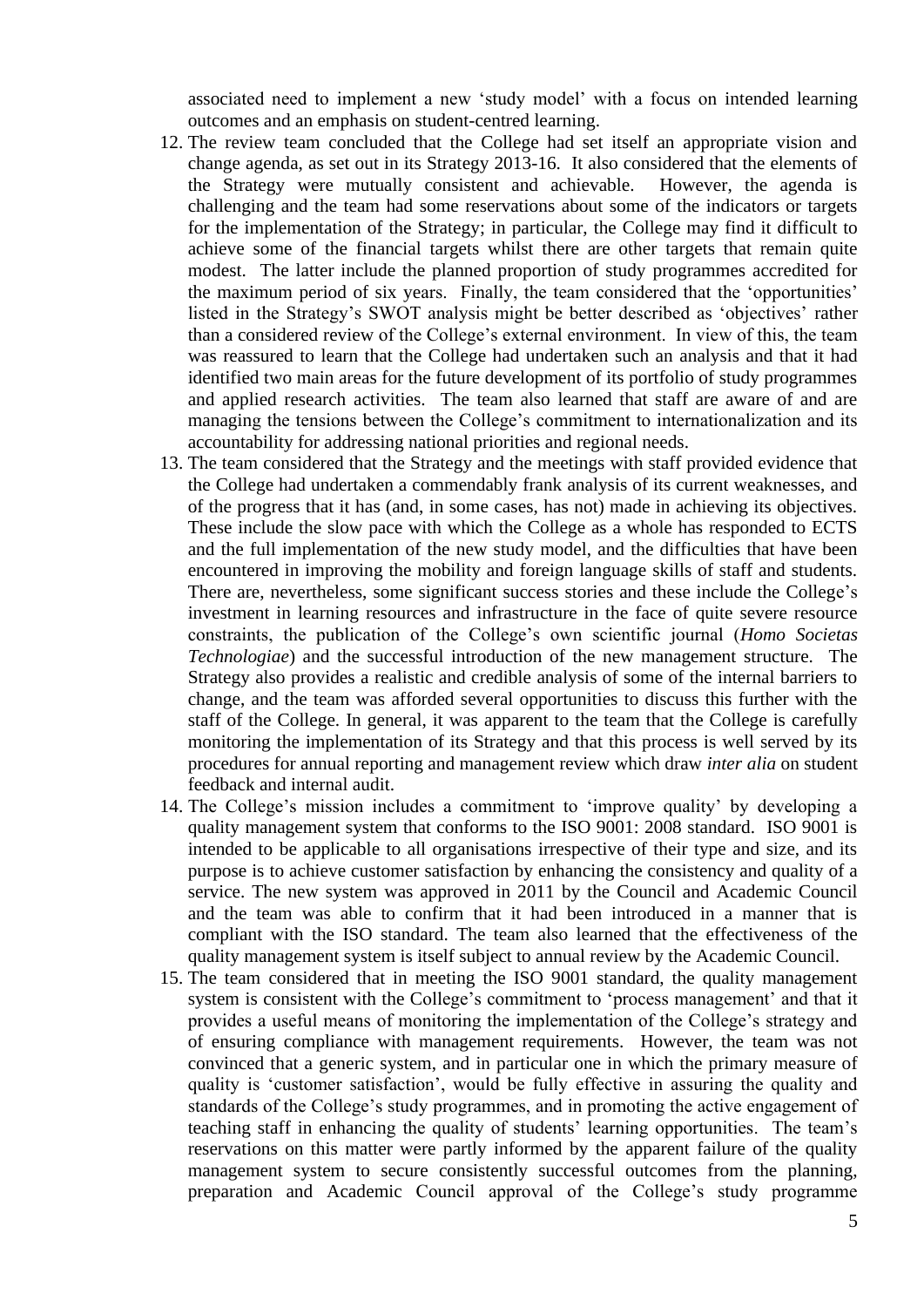submissions for SKVC accreditation, and by the possibly inevitable difficulties encountered by the College in aligning its programmes with ECTS and in implementing the new study model. It was concluded therefore that the College should undertake a critical review of its quality management system to ensure that it is and that it continues to be fit for the full range of its intended purposes.

- 16. In 2011 there was a change in the leadership of the College and this was followed by the creation of a new post at Vice Principal level and the restructuring of academic departments. The College now has two Faculties, one for Education Studies and Social Work, and the other for Business and Technology. The Faculties are led by Deans and they comprise five and four departments respectively. In the view of the College, these structural changes have assisted in centralizing the management of resources and optimising the deployment of facilities and of learning and human resources. The College has also created three 'research clusters' to support its applied research activities.
- 17. The most recent MOSTA report concluded with a positive assessment of the College's learning resources. This outcome is due partly to the College's investment of an average of 1m Lt per annum in its estate and the commitment of more than 900,00 Lt over a five year period to the improvement of IT and other equipment. The College recognizes, however, that its library provision does not meet modern requirements, and that there is a need for investment in electronic media. The team learned that the enhancement of the College's learning resources and infrastructure was largely the product of an investment programme that had commenced before the recent decline in its income, and that senior staff planned to sustain this investment partly by finding alternative sources of income and partly by introducing efficiencies in its use of premises.
- 18. In accordance with the Law on Higher Education and Research, there is a Council (which serves as the College's governing body) and an Academic Council. The terms of reference and membership of the Council and Academic Council are laid down by the College's Statutes. In addition to these bodies, there are two Faculty Boards and nine Study Programme Committees that share with the Academic Council, the responsibility for the delivery and quality assurance of the College's taught programmes, including the preparation of new proposals for accreditation by SKVC. In its discussions with staff, the team learned that the Study Programme Committees are accountable to their respective departments, rather than to the relevant Faculty Board and through that body to the Academic Council.
- 19. There is a Code of Ethics which includes clear statements of the College's policy in dealing with cases of academic dishonesty. The Code and its enforcement, including the hearing of complaints, are overseen by a Commission for Monitoring Marijampole College Code of Ethis. The team concluded that the College's arrangements in this area are appropriate and effective.
- 20. The Academic Council is 'the managing body of the College's academic affairs'. Both for this reason and for the reasons discussed earlier, it is recommended that the College considers how it might strengthen its Academic Council to enable it to more effectively discharge its responsibilities for the management, evaluation and approval of study programmes. This could be achieved in part by securing the formal and direct accountability to the Academic Council of both Faculty Boards and their Study Programme Committees. This action should bring the added benefit of consolidating the corporate identity of the College and its ability to adapt and respond to rapidly changing external conditions at a time when the two Faculties continue to reflect the cultures and traditions of the separate institutions that merged to form Marijampole College in 2001.
- 21. In recent years, and in particular since 2008, the staff of the College have had to cope with rapidly changing conditions, both within and outside the institution. The internal changes include restructuring, the introduction of new arrangements for staff workload accounting and remuneration, the implementation of the new study model with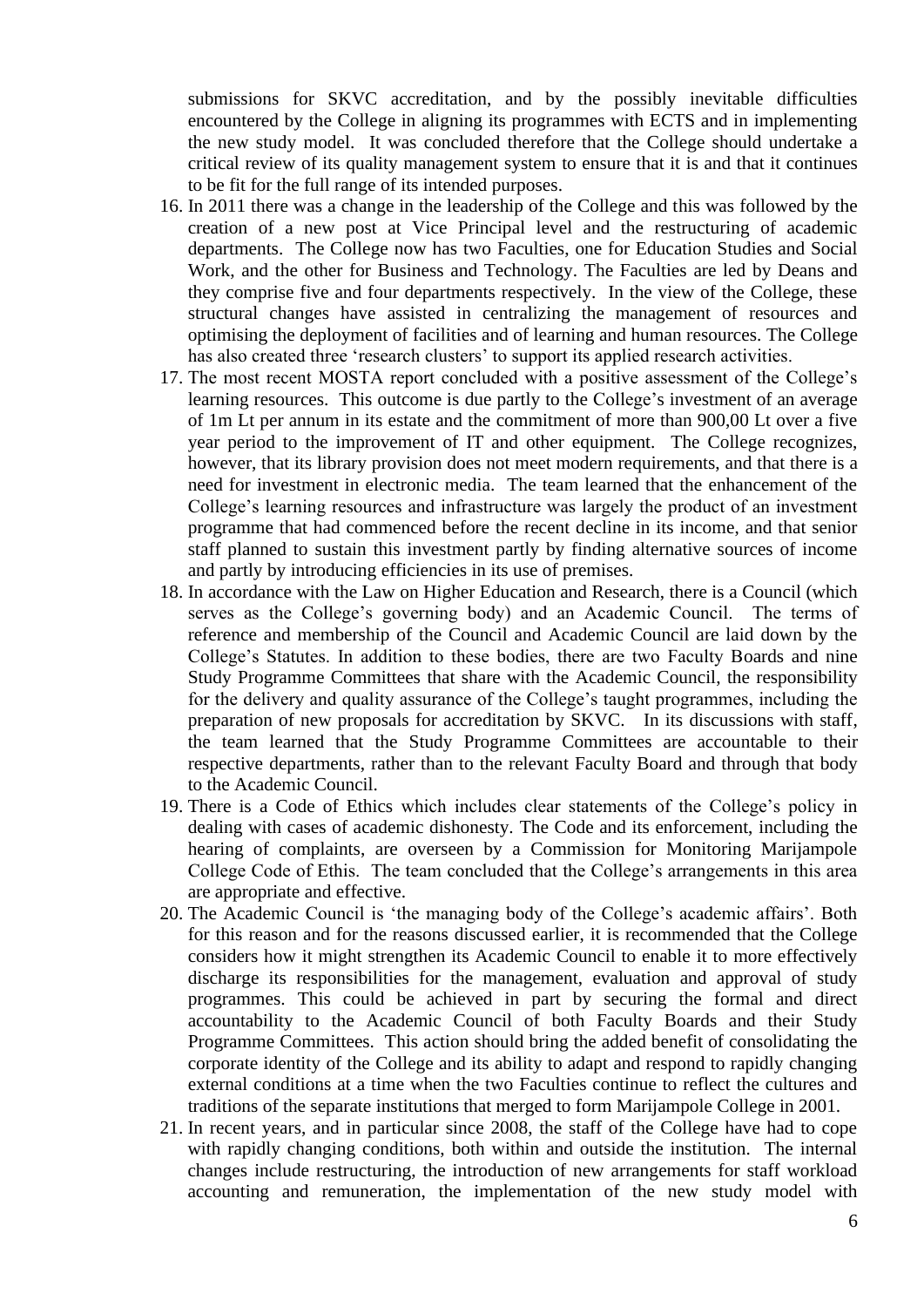significant implications for the role of teachers and the nature of their relationship with students, the adaptation of existing study programmes to new requirements and the development of programmes in new areas and for new markets. In these circumstances, the team concluded that the College should be commended for the action that it had taken to maintain the apparent enthusiasm and commitment of its staff. This action will have included the investment made by the College in the provision of training and staff development opportunities for its members. Staff development priorities are currently determined by the Deans and the Head of Personnel. However, in order to ensure that the College's investment in staff development is fully and effectively aligned with the academic strategy of the institution as a whole, it is recommended that ultimate responsibility for the approval of the annual staff development plan should be assigned to the Academic Council.

- 22. The team has confidence in the capacity of the College, and in its Council and staff, to pursue the change agenda set out in its Strategy 2013-16. team was concerned, however, about the relatively high number of new programmes that have not received SKVC accreditation and by the difficulties that the College has encountered in revising its programmes to align them with ECTS. The team concluded therefore that the sustainability of the College and the viability of its Strategy would be assisted by:
	- Strengthening the Academic Council so as to enable it to more effectively fulfil its responsibilities for the evaluation and approval of programmes, and for the approval of the College's annual staff development plan. This should include a more general strengthening of the College's deliberative structure by securing the accountability of Study Programme Committees and Faculty Councils to the Academic Council.
	- Undertaking a critical evaluation of its quality management system to ensure that it is and that it continues to be fit for the College's purposes.

#### <span id="page-6-0"></span>IV. ACADEMIC STUDIES AND LIFE-LONG LEARNING

- 23. Marijampole College is committed to providing higher education in a creative and responsible way. It demonstrates this, not only by responding to the Lithuanian legislation on higher education, but also by following European standards in relation to curriculum development and learner support.
- 24. The study programmes and life-long learning opportunities offered by Marijampole College are in line with its mission and with the requirements for Lithuanian higher education *(Law No XI-242, 30 April 2009)*, and they are formally aligned with the expectations of the European Higher Education Area. Currently, Marijampole College offers 34 full time and part-time study programmes. However, six study programmes are expected to be discontinued due to lack of demand or non-compliance with legislative requirements.
- 25. The Self-Evaluation Report (SER) and the College's Strategic Plan state that teachers working in close association with social partners were involved in the preparation of study programmes. In the meeting with social partners it was confirmed that there is an effective and fruitful collaboration between the College and business enterprises and with public sector institutions within the region. In order to adapt the study programmes to local technological needs, the College intends to offer fewer programmes in the area of social sciences and more in technology and in other areas where there is potentially high demand. This relationship with social partners also enables students to benefit from practice placements and the possibility of an early engagement with their future employers, and from the knowledge and expertise provided by the social partners. The benefits provided by practice placements are particularly appreciated by students, the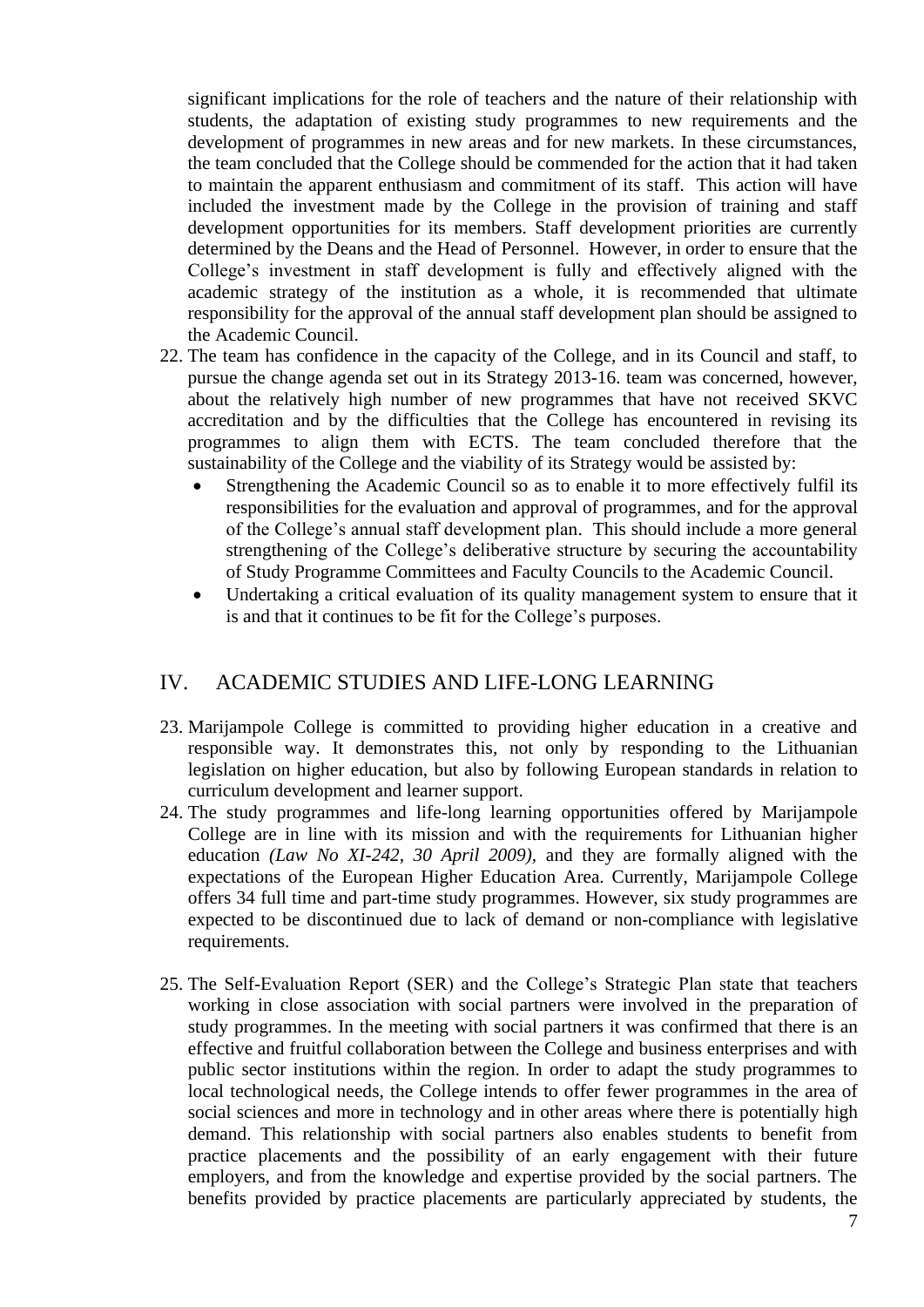enterprises that provide the placements, and by the eventual employers of the College's graduates.

- 26. The College's respect for the principles of the Bologna agreement is stated, not only in the SER, but also in the Strategy and the College's Quality Manual. The information gathered in the team's meetings with the Academic Council, teachers and students enabled it to confirm that since September 2011, the College's study programmes have been organized in accordance with the principles of the European Higher Education Area. Learning outcomes and teaching, learning and assessment strategies focusing primarily on the students' learning process were also introduced.
- 27. The College has not always been successful in obtaining accreditation for its study programmes. Staff recognised the importance of good programme design to support the improvement of the quality of the learning experience, and in securing SKVC accreditation of the College's programmes. The team agreed that the College should continue to give priority to supporting staff in the development of programmes, and promoting staff discussion on the principles of good programme design. The College's Strategy also recognizes the difficulties it has encountered in implementing ECTS. It was evident to the team that the staff of the College have considered carefully how they might overcome these difficulties. It was also noted in the meeting with teaching staff that they have had recent success with a programme accreditation and this was attributed to working more as a team with input from senior managment.
- 28. The Statute of the College states that the quality of studies shall be assured through the College internal quality assurance system, and various forms of external evaluation and accreditation of the study programmes. Based on discussions in the meetings with staff in relation to the quality of academic studies it was evident that while there are some procedures in place to evaluate programmes and assess their quality, the College might consider whether there is a need for the further development of this aspect of its internal quality management system. Any consideration that the College gives to this issue should be included in its response to the earlier recommendation that it ensures that its quality management system is and continues to be fit for the full range of its intended purposes.
- 29. The College's implementation of a more student-centred approach to teaching and the use of a learning outcomes-based model has resulted in a change to the role of teachers, with a greater emphasis on the management and facilitation of learning and with less significance being attached to activities within the classroom itself. This change also has implications for the role of the student with the need for them to become independent learners. Changes in learning culture are not easy to achieve, and the challenge was acknowledged by teaching staff and by students who appreciated the benefits of selfstudy, self-assessment and reflection. The team would recommend that the College continue to support teaching staff to develop their teaching, learning and assessment strategies to further enhance this student-centred learning approach and the further implementation of the outcomes-based approach and ECTS. This could be achieved by providing more staff development sessions to enable teaching staff to share their experience of implementing these changes.
- 30. In their meeting with the team, students expressed their appreciation of their teachers' commitment and the efforts that they had made to create the best learning conditions. With respect to learning resources, however, students reported a desire for access to more up to date literature and to a wider range of electronic databases. Although State funding for the purchase of new books and journals is limited, the team learned that the College is attempting to raise funds from alternative sources, and to make arrangements with other institutions to facilitate students' access to new databases.
- 31. The College has organised some staff development initiatives through its Study Development Centre. The initiatives include seminars on coaching and training workshops on interactive learning technologies and the use of Moodle for distance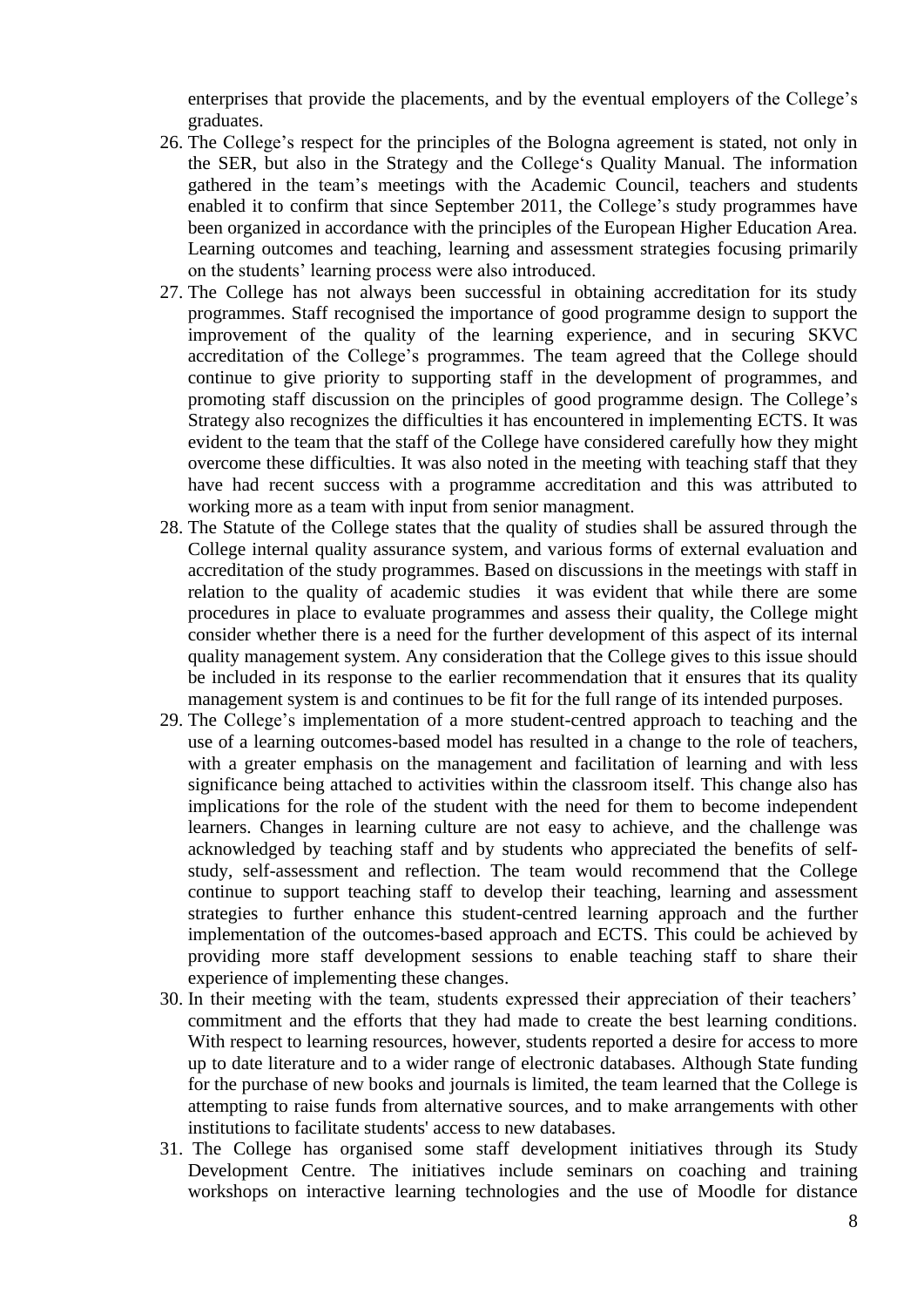learning. There are also courses to support the improvement of English language proficiency and in the past three years 300,000 litas was allocated for the development of teaching skills. It was also noted in the SER and in meetings that staff have participated in European funded projects and that teachers have the opportunity to develop their English language skills by participating in the many international projects in which the College is involved. The development of teachers' skills in English language is one of the key issues in the further development of international partnerships and it is for this reason that special attention is being given by the College to this area.

- 32. The Study Development Centre, also organises lifelong learning programmes for external clients of the region. The target groups have included employees of social institutions, social workers, civil servants, farmers, museum workers and entrepreneurs. These programmes are prepared in close consultation with the Programme Study Committees, and take into account the needs of social partners and business sectors of the region. The lifelong learning programmes have focused predominantly on the teacher training, agriculture and engineering sectors.
- 33. The College is a member of LieDM (Distance Teaching in Lithuania) network consortium. Currently eleven courses are delivered through the Moodle platform and supervised by the College's Distance Study Centre. Part-time students may use this means of learning. The College has also demonstrated its commitment to lifelong learning by being an active member of the University of the Third Age of Lithuania. It offers a range of activities and the use of the Moodle virtual learning environment can enable further development of activities in a variety of forms.
- 34. The employment and career paths of graduates are monitored and analysed. This monitoring is undertaken by the College's Careers Centre and is supported by enquiries made by academic staff to their graduates. The results of the investigations are made public and they are used to inform the revision of programmes to enhance the employability of students. By comparing the results of the last three years, employment increased by 8% in 2013 compared to 2011, and 4% compared to 2010. The number of students who have continued their studies in universities has also increased.
- 35. The College management and staff are conscious of the need to enhance the international mobility of teaching staff and students. The international mobility of teachers and students (outgoing and incoming) has been supported by the Comenius, Erasmus, Grundtvig, Leonardo da Vinci, NordPlus programmes and by study visits. In the period 2010-2012, 19 foreign teachers visited Marijampole College and 21 College teachers visited other institutions. As for students' mobility over the same period, six students came to study at the College, and 26 Lithuanian students left for foreign institutions. Staff and student mobility is greater outwards than inwards, in part possibly because the Lithuanian language is a barrier to inward mobility. Economic reasons and a lack of mastery of a second language such as English have been identified by the College as obstacles to internationalization. The difficulties in increasing the mobility of staff and students are identified in the SER and the team acknowledges the efforts that have been made by the College.

#### V. RESEARCH AND (OR) ART

36. The Statute (2012) clearly states the College's mission in terms of its applied research and art activities. The Strategic Plan (2013-2016) provides an insight into the potential for, and the College's commitment to the development of applied research and art activity and the SER provided the team with further details on the implementation of these aspects of the College's strategy. The SER notes that tools have been established to support the planning, implementation and dissemination of applied research and art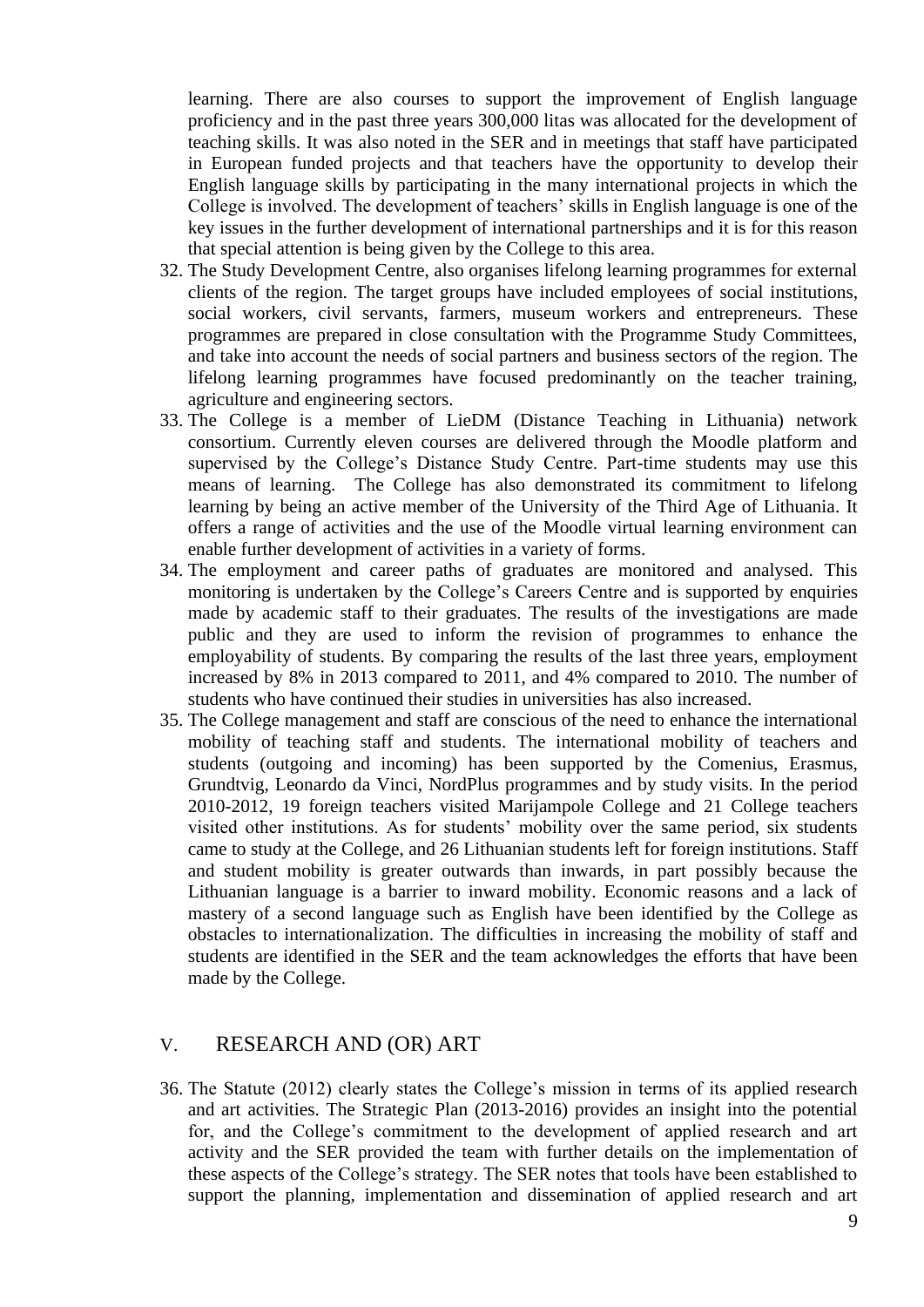activities in accordance with ISO 9001:2008 and IWA2 standard. The College implemented a cluster model to support their applied research and art activities in June 2012. There are currently two 'clusters' for these activities: 'Social-Humanities' and 'Biomedical-Technology-Agricultural Sciences' and a third is planned.

- 37. In line with the College's mission, the Strategy states that the current clusters give priority to commissioned projects. It was noted that academic departments and the Development Study Centre are involved in a diverse range of such activities. The team also became aware of specific examples of applied research through its reading of the SER and its discussions with staff. Applied research currently covers market research activities as well as practical work in relevant communities. Examples include an applied research project on the competences required by an accountancy graduate as identified by potential employers. Another commissioned applied research project involved students working on the image of the city which was commissioned by the Municipality. Students and teachers worked on this together, with results published in the local press, and students also presented their results in Vilnius.
- 38. The College Statute includes a statement on the College's commitment to the national and regional economic, cultural and social development priorities, noting the aim to 'develop applied research and consult the local government and economy entities in order to meet the needs necessary for the Southwest region of Lithuania'. The SER stated that the College sets the clusters' objectives in line with the Region's development strategy. The above examples provide some evidence of the College's achievements in commissioned applied research, focusing on the region and on the more local environment within the region. Further evidence of the compliance of the College's applied research and art activities with the priorities of national and regional, cultural and social development is provided by the project, within the 'Social – Humanities' cluster, on public growth and development in the Lithuanian Uznemune region and beyond, and by applied agricultural research projects organised within the 'Biomedical-Technology-Agricultural Sciences' cluster. The team also noted various examples of art activities provided by staff and by the SER. These include the production of a DVD and the publication of articles on the history of the region.
- 39. The SER signals the College's intention to focus on cultural development as well as the development of science and knowledge, and to do so in line with the strategy for Lithuania 2030. The team commends the publication by the College of a science research journal ('Homo Societas Technologiae') that will cater for the region and provide a means of disseminating the College's applied research outputs. The College also indicated that it plans to increase the number of staff publications in journals and conference proceedings outside Lithuania.
- 40. International co-operation is present for scientific research and, while the focus on the agricultural sector is visible within the international community, its commercial value will depend on the development status of Lithuania and the region. The team considered that links with international institutions could be helpful in bidding for funds for joint projects, and that strategic collaboration in the agricultural-technological area might strengthen the College's position in accessing new funds. The team concluded that the College should consider how it might use its 'clusters' to take on such functions as generating income, securing new contracts and commissions and developing new social partnerships, in addition to their current role in providing support for staff engaged in applied research activity.
- 41. The team learned of recent successes in competing for research projects. Examples include the application by students and staff from the image stylist study programme to participate in a project in partnership with a prison and an international research project focusing on regional transport and culture and undertaken in collaboration with the border countries of Belorussia and the Ukraine. However, it was noted that there is only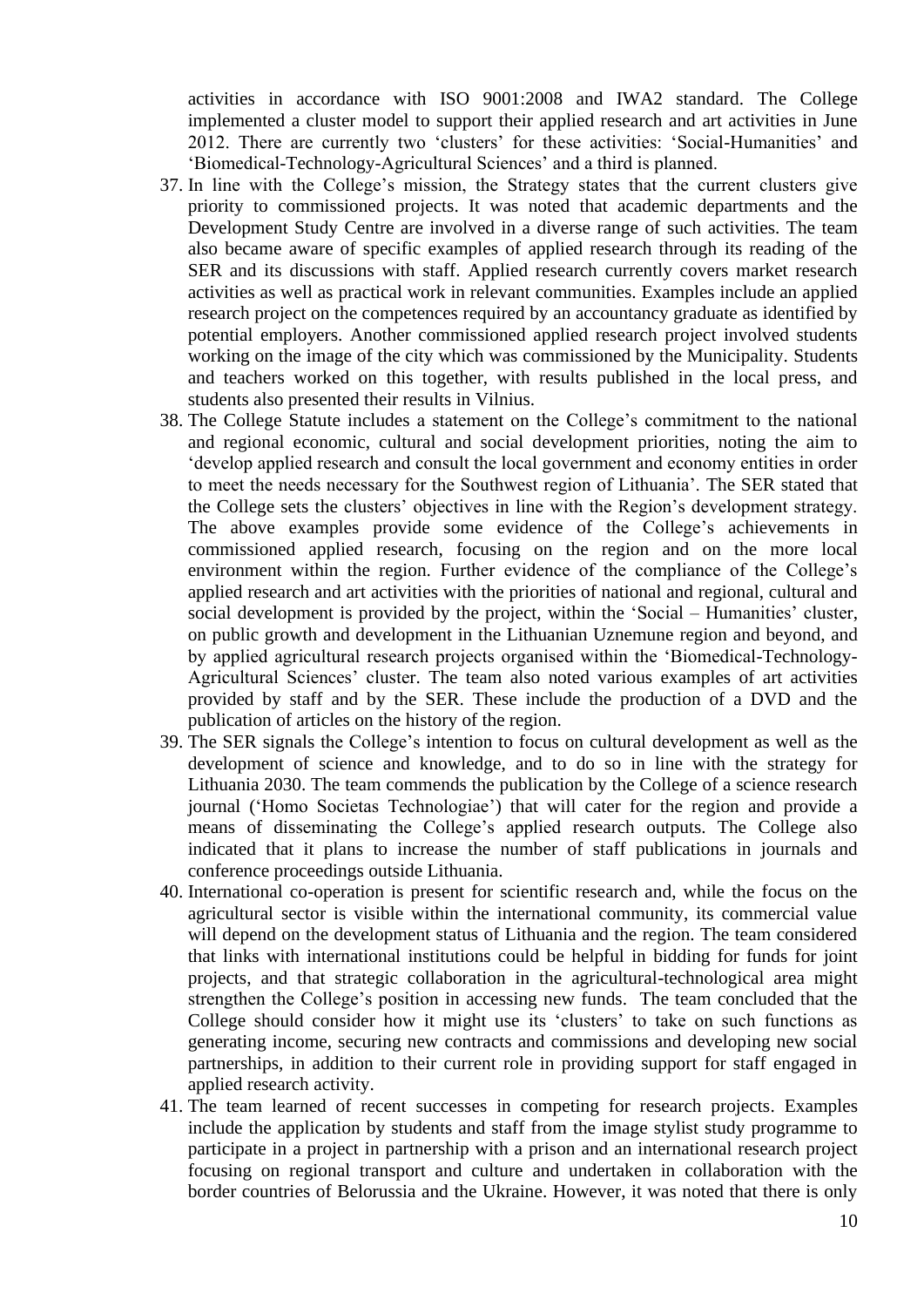one applied research project listed in the SER and inadequate co-operation with social partners for applied research is highlighted in the SER as a weakness.

- 42. Senior management is aware of the tension between addressing regional and national needs and of the challenges facing a regional college in competing with other higher education institutions for research funding and recognition. The team obtained a clear insight into the value placed by the College on its research activities and it was suggested that greater co-operation with universities, businesses and public institutions could further support research activities. The team would recommend that this co-operation with current and potential regional, national and international partners be given greater priority.
- 43. Current examples of applied research and art activity demonstrate that students are active participants in many of the projects. There is also evidence that some staff are successfully competing for research and art activity funding and disseminating their work within the region, as well as nationally and internationally. Examples include the organisation of an international conference on accounting and finance with participation from associations and researchers from Vilnius and Kaunas Universities; also lecturers of music pedagogy represent the region and Lithuania at international events; and some lecturers are members of the Lithuania Artists Union and have gained international awards and recognition for their work. The College's new publication 'Homo Societas Technologiae' may enable staff, students and other researchers to publish their research outputs for wider audiences. In 2012, staff scientific publications started to be registered in a nationwide database and five College authors have registered 11 articles in that database.
- 44. The team identified the involvement of employers and social partners in research and art activities as a strength. Employers and social partners frequently noted their involvement in students' final year thesis projects, from proposing research topics to being present for the final defence of the thesis and its assessment. The College acknowledged in the SER that co-operation with social partners over the implementation of science applied research could be further developed. The team would support this objective and would recommend that further effort is made to improve the quality, rather than just the quantity, of applied research activities. This would be important if the College is to maintain and enhance its reputation within the Region and nationally.
- 45. Overall, the results of the College's applied research and art activities are providing appropriate support for its teaching programmes and are meeting local needs. What is being achieved is reasonable given the current level of investment and resource available to the College. The team felt, however, that a longer-term and more strategic approach should be developed and that this should entail action to:
	- improve the quality (rather than just the quantity) of applied research activities;
	- enable the 'clusters' to take on additional functions e.g. generating income, securing new contracts and commissions and developing new social partnerships;
	- develop one or more additional clusters that cut across Faculty boundaries thereby assisting in the integration of the College.

#### <span id="page-10-0"></span>VI. IMPACT ON REGIONAL AND NATIONAL DEVELOPMENT

46. Representatives of local and regional authorities reported that the College is important to the Region and that it makes a valuable contribution to its demographic, social, economic and cultural development. The Marijampole municipality makes substantial efforts to retain its young people to ensure the future development of the town and region. The SER discussed the potential for development within the region based on current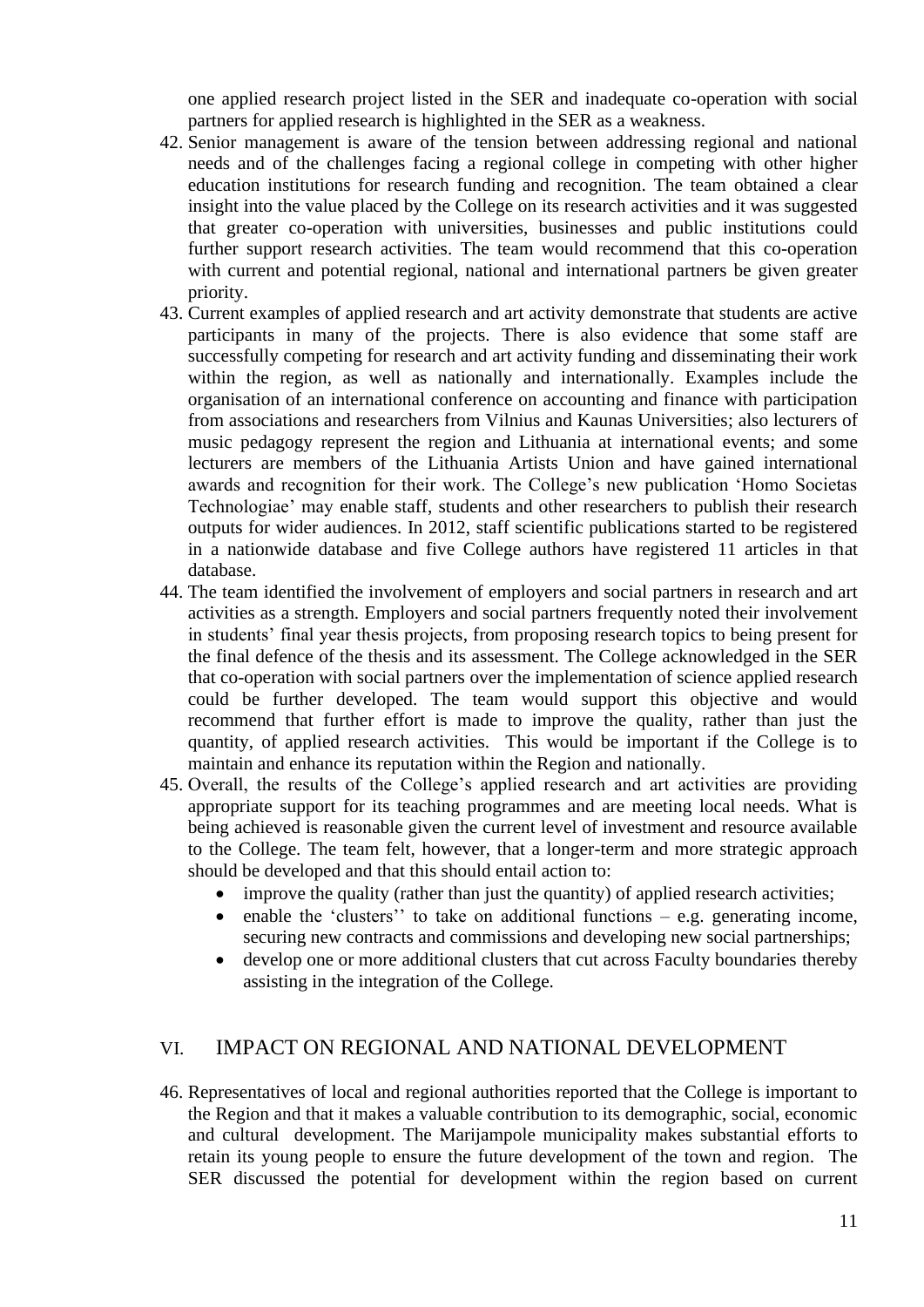construction projects to support the transportation infrastructure. It also referred to the potential strengths of the College in the context of the Marijampole regional development plan (2001-2013) and also the Marijampole region vision to 2020. The team noted that the SER states that the College's own Strategy is closely aligned with the vision and strategic goals of the region and nationally, and that it emphasises as a fundamental aim the training of professionals who have acquired practical skills aligned with the social, economic and market needs of the region and nation. The College Strategy presents these as strategic goals and objectives and future projections based on 2013 estimates are reasonable.

- 47. As the only HEI within the area, Marijampole College has a direct and significant impact on the region. The Mayor of Vilkaviškis informed the team that large numbers of school leavers from his town undertake programmes at the College. This may be due to financial reasons, as many students within the region are unable to afford higher education at the major universities although they are eager to learn and the College provides them with the opportunity to do so. It was noted that this is not only the case for students from Vilkaviškis, but also for individuals from a number of other small towns and villages in the region. The team concluded that the College plays an important role in enabling talented people from low income families to obtain a degree and gain professional careers.
- 48. A proportion of graduates are willing to stay and live in the region after they have completed their studies. There is also evidence that some of those who leave return subsequently to the region. This might be attributed to the College's mission to nurture local traditions and history and graduates and students have strong bonds with the region and feel a degree of responsibility for their region's future. This is complemented by the fact that the College provides its students with skills they require to create a future in the region. 70% of the employees of all social organisations within the region are graduates of the College.
- 49. Many of the College's staff are working in the region to support learning and development in areas related to their subjects. Examples of this include staff contributions to the work of the Marijampole Cultural Centre and music schools held by staff for local children. The College also provided evidence of the involvement of teachers in cultural development work and students are working throughout the region and were described as being 'at the heart of communities' through their involvement in singing groups, folk groups and church activities. Staff at the College are engaged in regional affairs and especially in the social services sector in such activities as the provision of professional training. The College is also actively involved in the work of the Third Age University. The Marijampole Third Age University is a strong member of the University of the Third Age of Lithuania and it organizes a range of activities (42 in the last three months) which it advertises on its own website. The College's impact on the region is consistent with its economic and social development priorities.
- 50. The College's social partners are interested in maintaining strong relationships with the College based on the offer of practice placements and internships. Some also provide jobs for graduates. During their internships, students are involved in regional research activities and those who produce very good work can be recommended for employment once they graduate. It was reported that the local Chamber of Commerce values the College's provision in agriculture and transportation for the way in which it supports graduates starting their own businesses. It is recommended that the College uses its alumni network, not only to give feedback on how it might further enhance the employability of its students, but also as a means of creating new social partnerships.
- 51. Students of the College are motivated and interested in supporting their community. The team found this to be demonstrated by the ways in which students talked about their Student's Union and the support provided by the College for this organization. The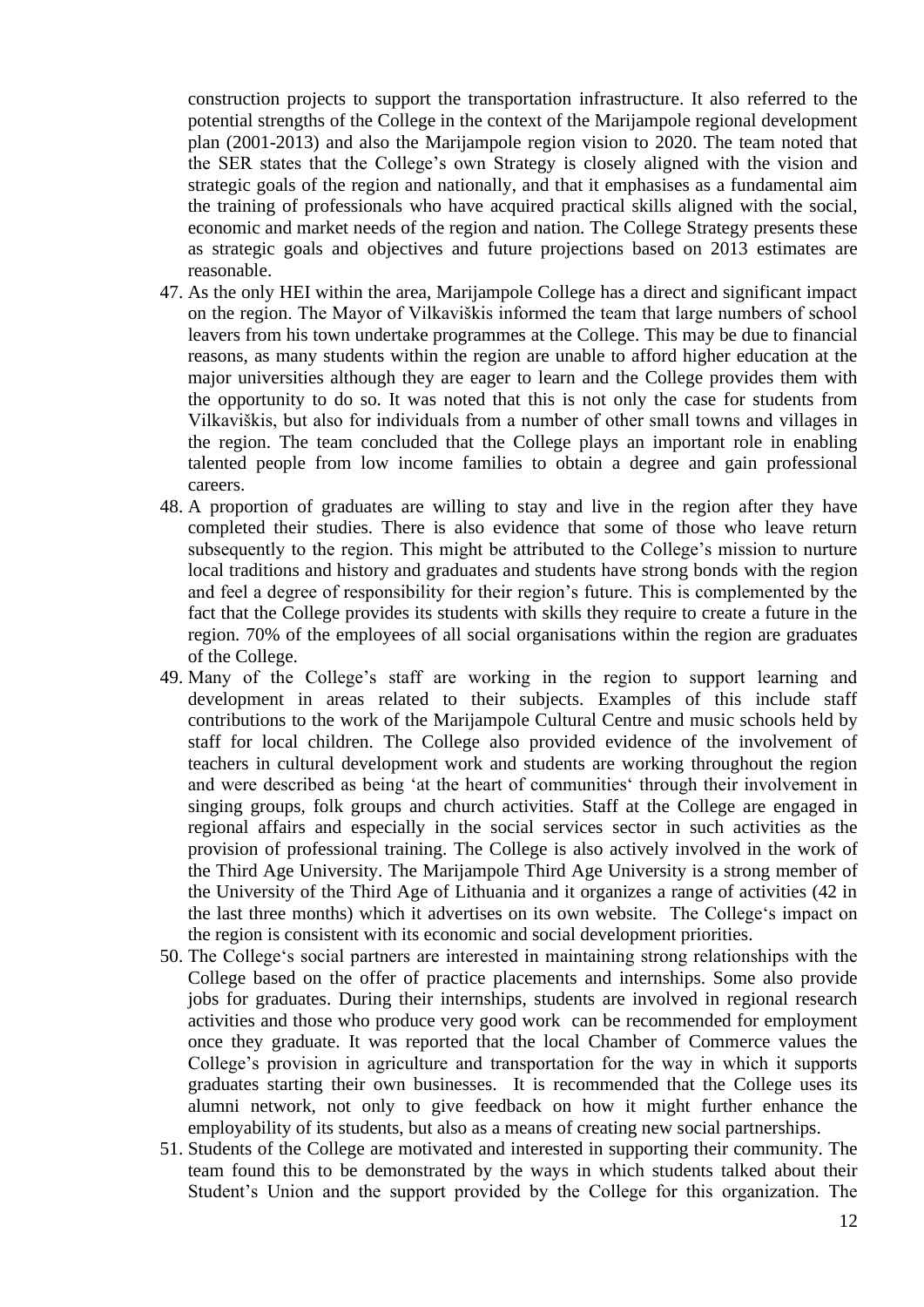College provides opportunities for student representatives to engage in various administrative activities (participation in various boards, committees and councils). This not only assists students in developing their administrative skills, but also makes them aware of the fact that changes do not necessarily depend on management initiative. In other words, students are encouraged to be proactive and in some cases this may have positive effects on the region. Instead of fearing that they lack the competence to solve the problems that the region may encounter, graduates may gain enough self-confidence to tackle these problems themselves and seek collaboration with others.

- 52. Demand for Marijampole College graduates from local private and public sector organizations is relatively high. Some students prior to their graduation work or do internships in such organisations as local primary schools and kindergartens. The Municipality also employs, and declares that they are willing to employ more of the College's students. This is also true of privately-owned businesses and farms. According to the evidence provided by the team's meeting with social partners, the College prepares high quality professionals who are ready to enter the labor market. This suggests that the College's graduates become well respected and highly desirable professionals, who through their work contribute to the community. The College sends questionnaires to its graduates, and they are invited to open table discussions and asked for their views on how academic programmes might be improved.
- 53. Staff informed the team that they are looking for opportunities to participate in national contests to advertise their own skills and those of their students. The team learned of a successful outcome based on one such contest, with staff and students from the Image Stylist programme now involved in designing new uniforms for prison officers and employees. In the light of this example, the team recommends that the College should consider whether and how it could further enhance its impact by being more proactive in promoting the full range of its activities across the nation and internationally.

#### <span id="page-12-0"></span>VII. GOOD PRACTICE AND ENHANCEMENT RECOMMENDATIONS

- 54. Marijampole College has a clear sense of its position in its community and within its region. It has set itself an appropriate vision and change agenda, as set out in its Strategy 2013-16, and the elements of the Strategy are mutually consistent and achievable. The team considered that whilst the College had set itself a challenging change agenda, it had also undertaken a commendably frank analysis of its current weaknesses, and of the progress that it has made in achieving its objectives. There is also a realistic and credible analysis of some of the internal barriers to change. In general, the team concluded that the College is carefully moniting the implementation of its Strategy and that this process is well served by its procedures for annual reporting and management review.
- 55. However, the team was not convinced that the College's quality management system, and in particular one in which the primary measure of quality is 'customer satisfaction', was fully effective in assuring the quality and standards of study programmes, and in promoting the active engagement of teaching staff in enhancing the quality of students' learning opportunities. The team's reservations on this matter were partly informed by the apparent failure of the quality management system to secure consistently successful outcomes from the planning, preparation and Academic Council approval of the College's study programme submissions for SKVC accreditation. It is recommended therefore that the College should undertake a critical review of its quality management system to ensure that it is and that it continues to be fit for the full range of its intended purposes.
- 56. The Academic Council is 'the managing body of the College's academic affairs'. The team recommends that the College considers how it might strengthen its Academic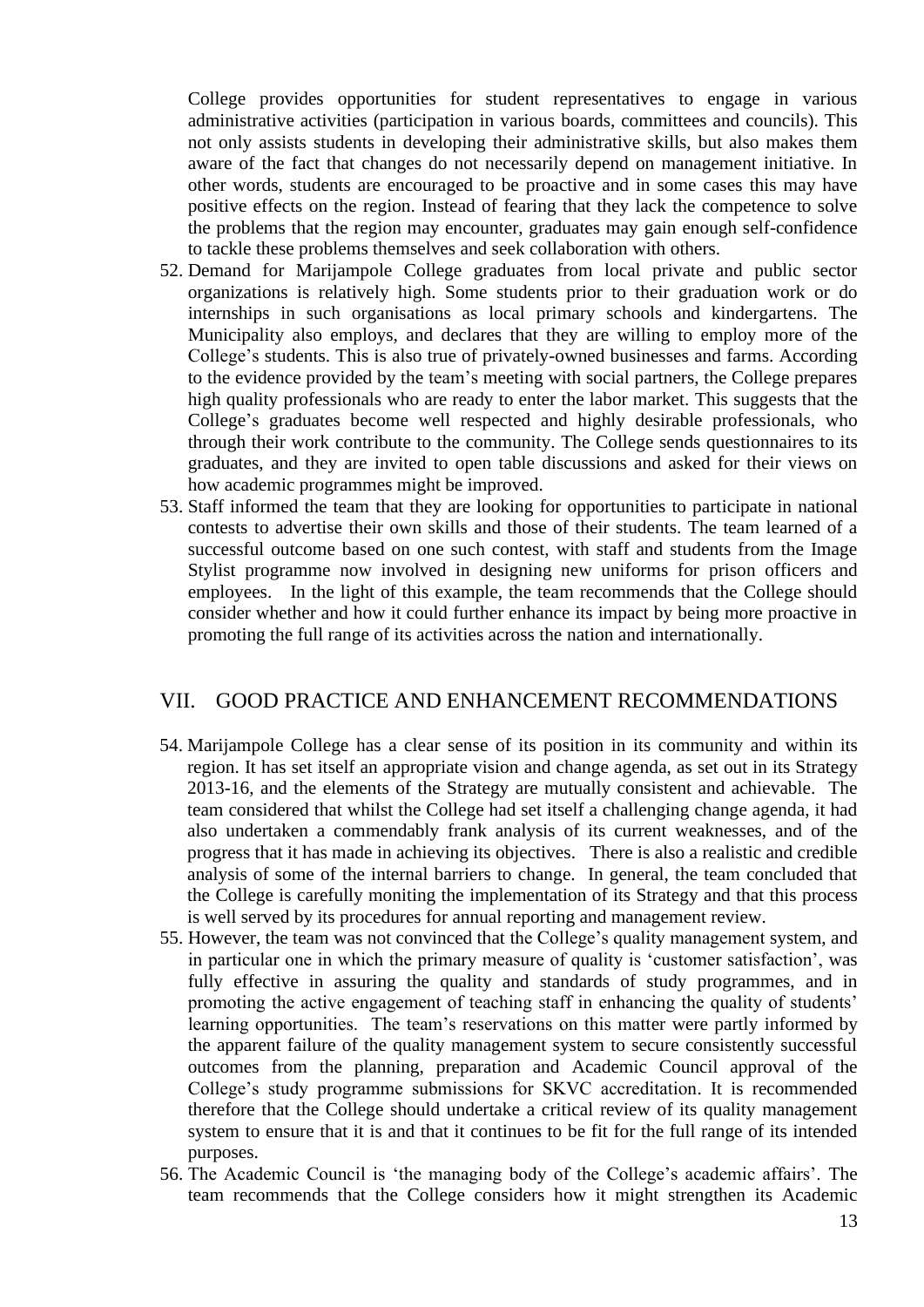Council to enable it to more effectively discharge its responsibilities for the management, evaluation and approval of study programmes. This could be achieved in part by securing the formal and direct accountability to the Academic Council of both Faculty Boards and their Study Programme Committees. This action should bring the added benefit of consolidating the corporate identity of the College and its ability to adapt and respond to rapidly changing external conditions at a time when the two Faculties continue to reflect the cultures and traditions of the separate institutions that merged to form Marijampole College in 2001. It is also recommended that ultimate responsibility for the approval of the annual staff development plan should be assigned to the Academic Council.

- 57. The College is working in a challenging environment and it is striving to broaden its range of programmes and prepare graduates for further studies and employment within and beyond the region. It is also widening local participation in higher education and lifelong learning as well as developing an international dimension to its work. This report has highlighted some of the College's many strengths in particular, its capacity to adapt to change as well as initiate new developments. The commitment, enthusiasm and engagement of the staff are also commended and the strategic efforts of the senior management are acknowledged.
- 58. The College's provision of study programmes including lifelong learning is responsive to the needs of its community whilst also respecting Lithuanian legislation on higher education and adhering to European standards for curriculum development and learner support. The practice placements which are embedded within the study programmes are considered as a positive feature. There was a strong sense of collegiality and partnership within a College community that includes students, graduates and social partners. This report emphasises the importance of maintaining and further enhancing these strong relationships with alumni.
- 59. While it is noted that there has been some recent success in securing the accreditation of new programmes, further efforts are required to improve the design and development of programmes. It is recommended that the College's review of its quality management system should include a particular focus on programme evaluation, and that further support should be provided for teaching staff in development their teaching, learning and assessment strategies.
- 60. Applied research and art activities are areas of significant development in the College's recent history. It is building on the traditions of art activities and showcasing staff and student talent within the region and beyond. It is challenging itself in the area of applied research with a number of notable achievements to date, including the publication of its own journal. The clustering approach which has been adopted is being used effectively to support applied research, and in particular by using established links with social partners within the region. It is recommended that the College establish and develop additional clusters that could cut across faculty boundaries and facilitate the integration of the College Faculties. Consideration could also be given to enabling the 'clusters'' to take on additional functions e.g. to generate income and to identify and secure new partners. This may lead to new research contracts and commissions from within the region but importantly access the potential of national and international funding.
- 61. The College is in a unique position of being the only higher education institution in its immediate region. This brings opportunities to the College which it is exploiting: it is building and maintaining strong partnerships within the region, and it is having a real impact on, and is receiving support from an appreciative community within the region. However, this position is associated with certain risks. It limits the College's opportunities for benchmarking its activities, and for developing collaborative relationships with other institutions. It is recommended therefore that the College considers whether and how it could further enhance its impact, by adopting a more proactive approach to promoting its extensive range of activities across Lithuania and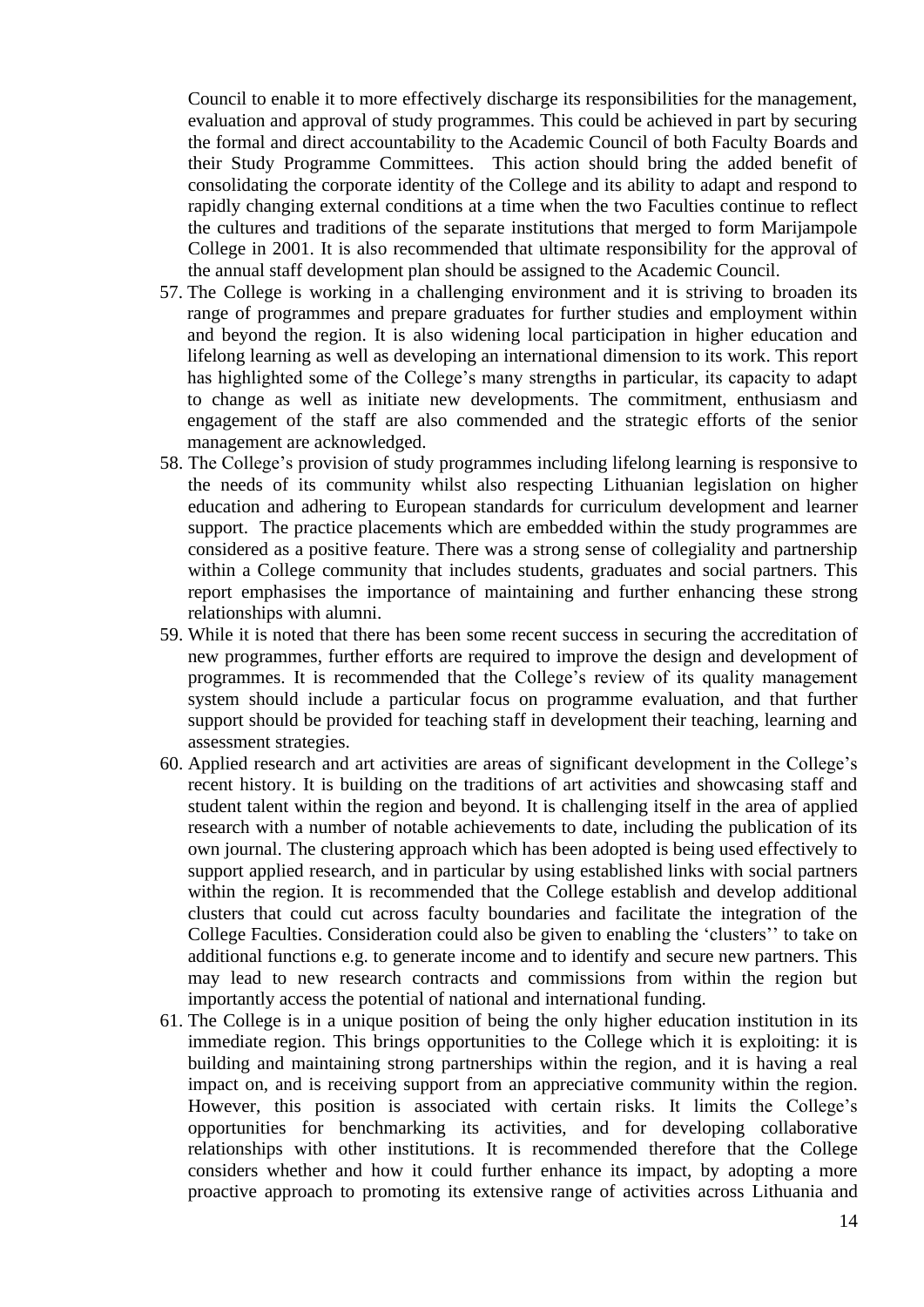internationally. Finally, it is recommended that the College strengthens its efforts to maintain contact with its graduates, and that it utilise its alumni network as a means of creating new social partnerships thereby further enhancing its impact.